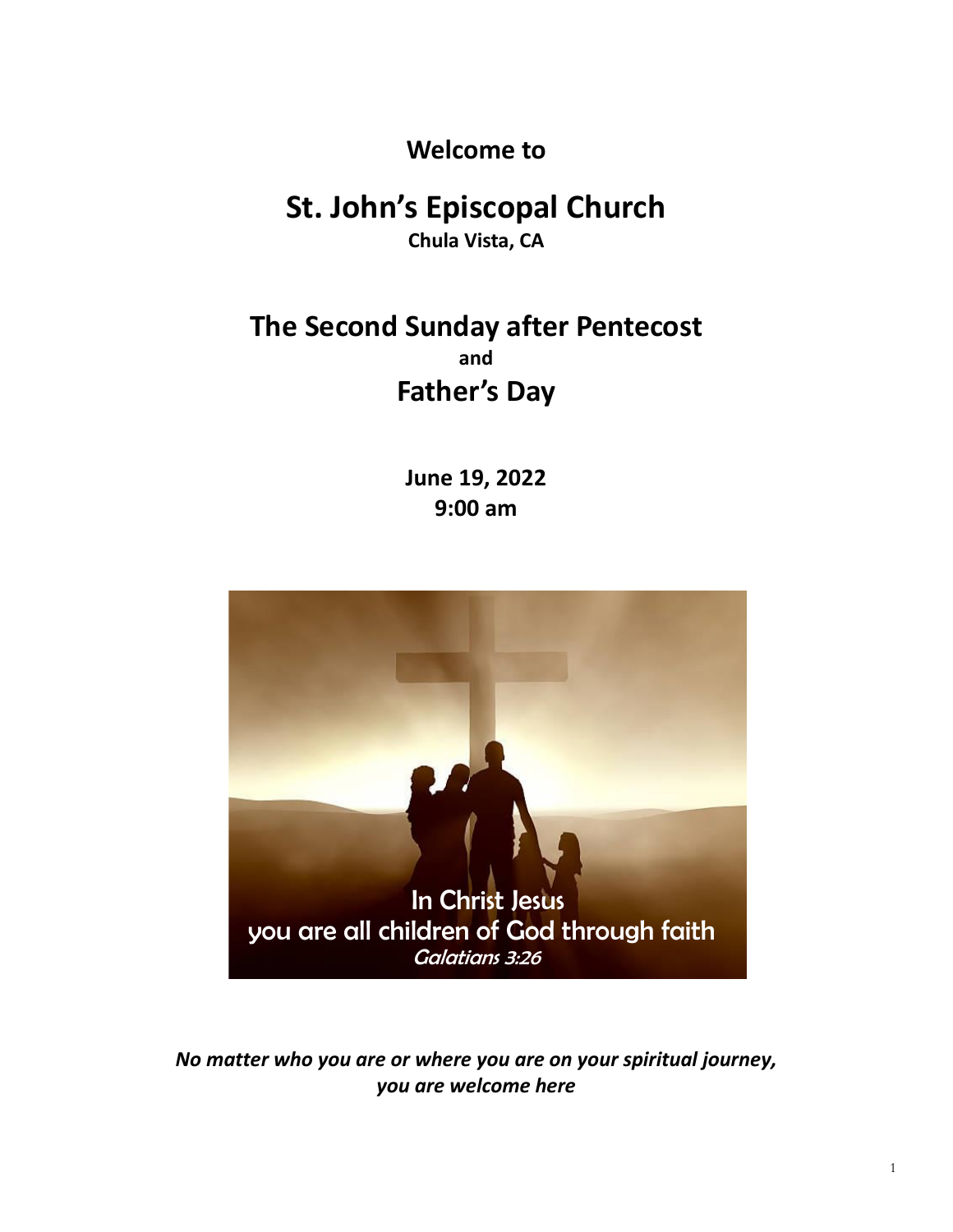**Lighting of Altar Candles**

**Prelude**

**Welcome**



## **Salutation**

*Presider* Blessed be God: Father, Son, and Holy Spirit. *People And blessed be God's kingdom, now and forever. Amen*

Almighty God, to you all hearts are open, all desires known, and from you no secrets are hid: cleanse the thoughts of our hearts by the inspiration of your Holy Spirit, that we may perfectly love you, and worthily magnify your holy Name; through Christ our Lord. *Amen.*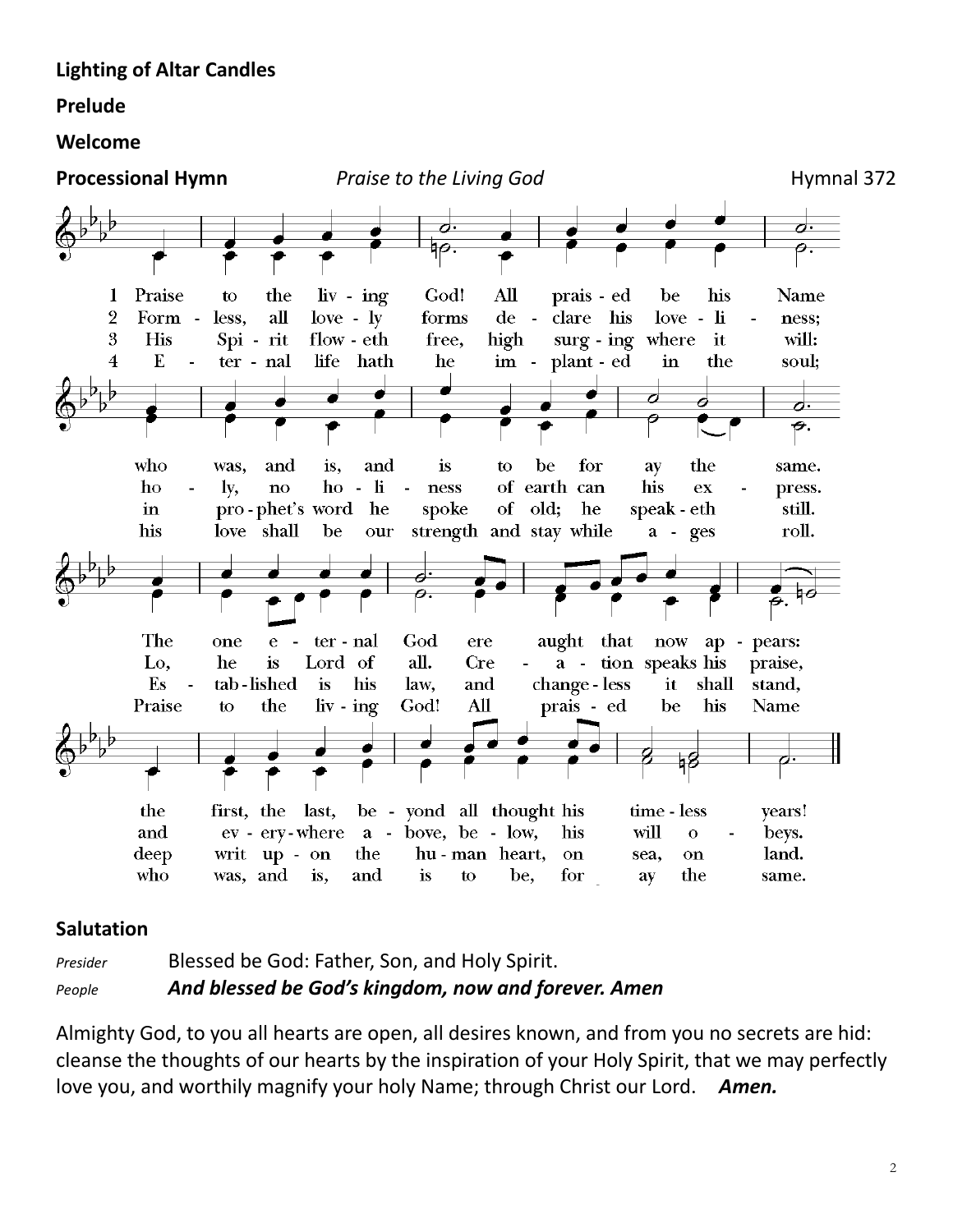## **The Collect of the Day**

| Presider | The Lord be with you. |
|----------|-----------------------|
| People   | And also with you.    |
| Presider | Let us pray.          |

O Lord, make us have perpetual love and reverence for your holy Name, for you never fail to help and govern those whom you have set upon the sure foundation of your loving--kindness; through Jesus Christ our Lord, who lives and reigns with you and the Holy Spirit, one God, for ever and ever. *Amen.*

#### **The Lessons**

## **A Reading from the Book of Isaiah** Isaiah 65:1-9

I was ready to be sought out by those who did not ask,

to be found by those who did not seek me.

I said, "Here I am, here I am,"

to a nation that did not call on my name.

I held out my hands all day long to a rebellious people, who walk in a way that is not good, following their own devices; a people who provoke me to my face continually, sacrificing in gardens and offering incense on bricks; who sit inside tombs, and spend the night in secret places; who eat swine's flesh, with broth of abominable things in their vessels; who say, "Keep to yourself, do not come near me, for I am too holy for you."

These are a smoke in my nostrils,

a fire that burns all day long.

See, it is written before me: I will not keep silent, but I will repay; I will indeed repay into their laps their iniquities and their ancestors' iniquities together, says the Lord; because they offered incense on the mountains

and reviled me on the hills,

I will measure into their laps full payment for their actions.

Thus says the Lord:

As the wine is found in the cluster,

and they say, "Do not destroy it,

for there is a blessing in it,"

so I will do for my servants' sake,

and not destroy them all.

I will bring forth descendants from Jacob,

and from Judah inheritors of my mountains;

my chosen shall inherit it,

and my servants shall settle there.

The Word of the Lord.

*Thanks be to God.*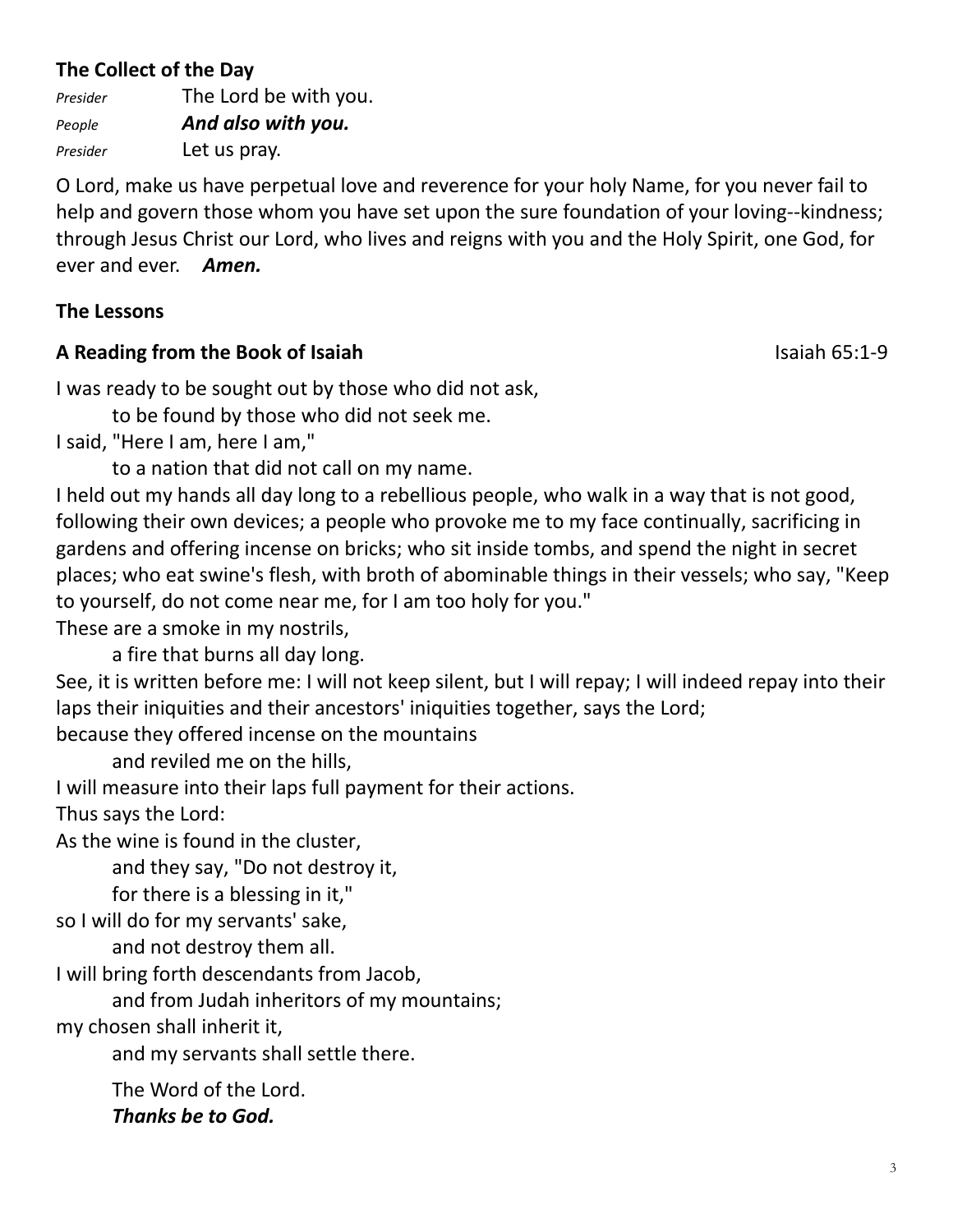**Psalm 22:18-27** *Deus, Deus meus*

Be not far away, O Lord; *you are my strength; hasten to help me.*

Save me from the sword,

*my life from the power of the dog.*

Save me from the lion's mouth, *my wretched body from the horns of wild bulls.*

I will declare your Name to my brethren; *in the midst of the congregation I will praise you.*

Praise the Lord, you that fear him; *stand in awe of him, O offspring of Israel; all you of Jacob's line, give glory.*

For he does not despise nor abhor the poor in their poverty; neither does he hide his face from them;

*but when they cry to him he hears them.*

My praise is of him in the great assembly; *I will perform my vows in the presence of those who worship him.*

The poor shall eat and be satisfied, and those who seek the Lord shall praise him:

*"May your heart live for ever!"*

All the ends of the earth shall remember and turn to the Lord, *and all the families of the nations shall bow before him.*

For kingship belongs to the Lord;

*he rules over the nations.*

## **A Reading from the Letter of Paul to the Galatians Secure 20 8 and Secure 20 4 8 and Secure 20 4 8 4 8 and Secure 20 4 8 8 8 4 9 3 4 9 4 8 8 8 9 4 9 4 8 9 4 8 8 9 4 8 8 9 4 8 8 9 4 8 8 9 4 8 9 4 8 9 4 8 9 4 8 9 4 8 9 4**

Now before faith came, we were imprisoned and guarded under the law until faith would be revealed. Therefore the law was our disciplinarian until Christ came, so that we might be justified by faith. But now that faith has come, we are no longer subject to a disciplinarian, for in Christ Jesus you are all children of God through faith. As many of you as were baptized into Christ have clothed yourselves with Christ. There is no longer Jew or Greek, there is no longer slave or free, there is no longer male and female; for all of you are one in Christ Jesus. And if you belong to Christ, then you are Abraham's offspring, heirs according to the promise.

The Word of the Lord. *Thanks be to God.*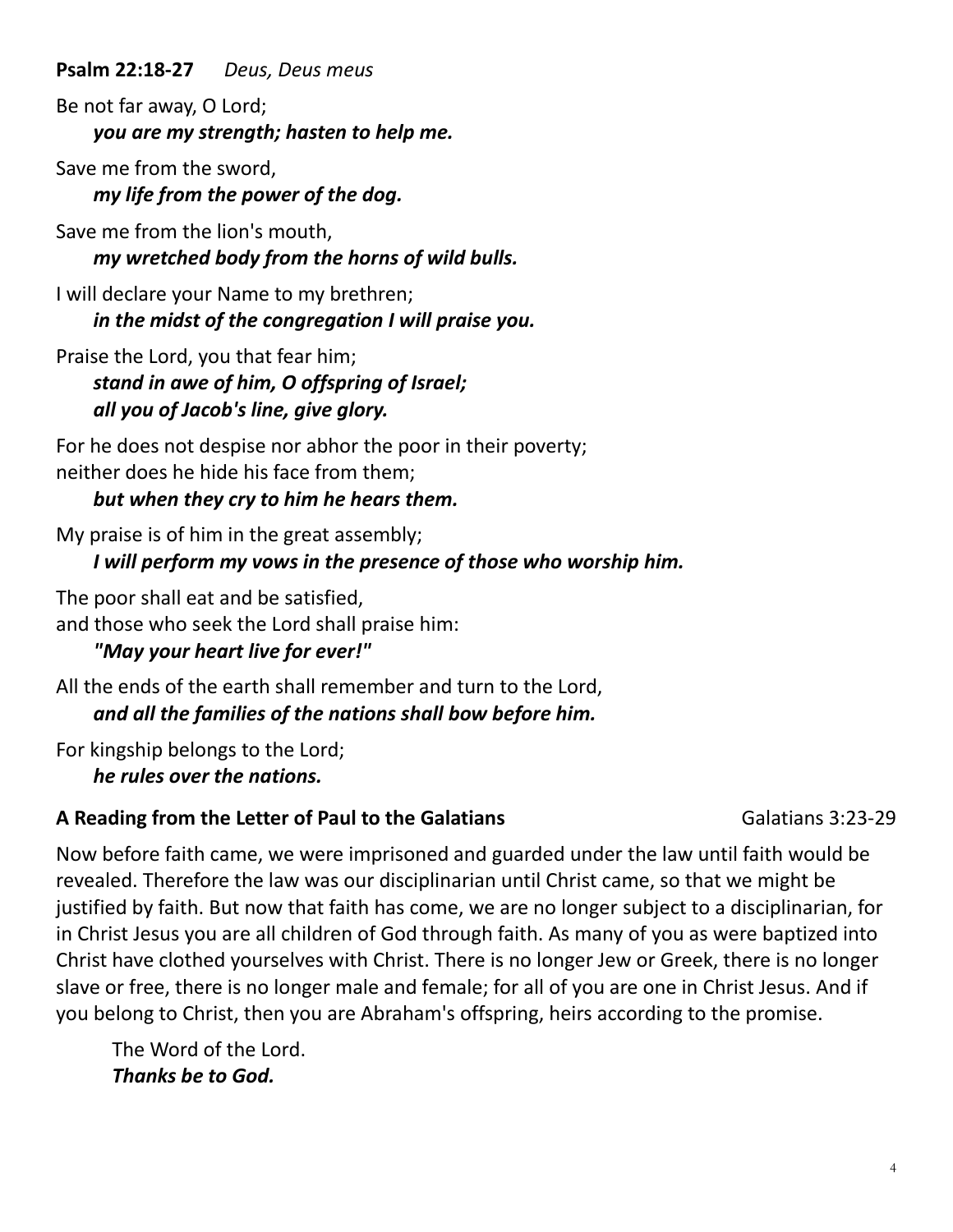

**The Gospel Luke 8:26-39** 

*Presider* The Holy Gospel of our Lord Jesus Christ according to Luke *People Glory to you, Lord Christ.*

Jesus and his disciples arrived at the country of the Gerasenes, which is opposite Galilee. As he stepped out on land, a man of the city who had demons met him. For a long time he had worn no clothes, and he did not live in a house but in the tombs. When he saw Jesus, he fell down before him and shouted at the top of his voice, "What have you to do with me, Jesus, Son of the Most High God? I beg you, do not torment me" -- for Jesus had commanded the unclean spirit to come out of the man. (For many times it had seized him; he was kept under guard and bound with chains and shackles, but he would break the bonds and be driven by the demon into the wilds.) Jesus then asked him, "What is your name?" He said, "Legion"; for many demons had entered him. They begged him not to order them to go back into the abyss.

Now there on the hillside a large herd of swine was feeding; and the demons begged Jesus to let them enter these. So he gave them permission. Then the demons came out of the man and entered the swine, and the herd rushed down the steep bank into the lake and was drowned.

When the swineherds saw what had happened, they ran off and told it in the city and in the country. Then people came out to see what had happened, and when they came to Jesus, they found the man from whom the demons had gone sitting at the feet of Jesus, clothed and in his right mind. And they were afraid. Those who had seen it told them how the one who had been possessed by demons had been healed. Then all the people of the surrounding country of the Gerasenes asked Jesus to leave them; for they were seized with great fear. So he got into the boat and returned. The man from whom the demons had gone begged that he might be with him; but Jesus sent him away, saying, "Return to your home, and declare how much God has done for you." So he went away, proclaiming throughout the city how much Jesus had done for him.

> The Gospel of the Lord. *Praise to you, Lord Christ.*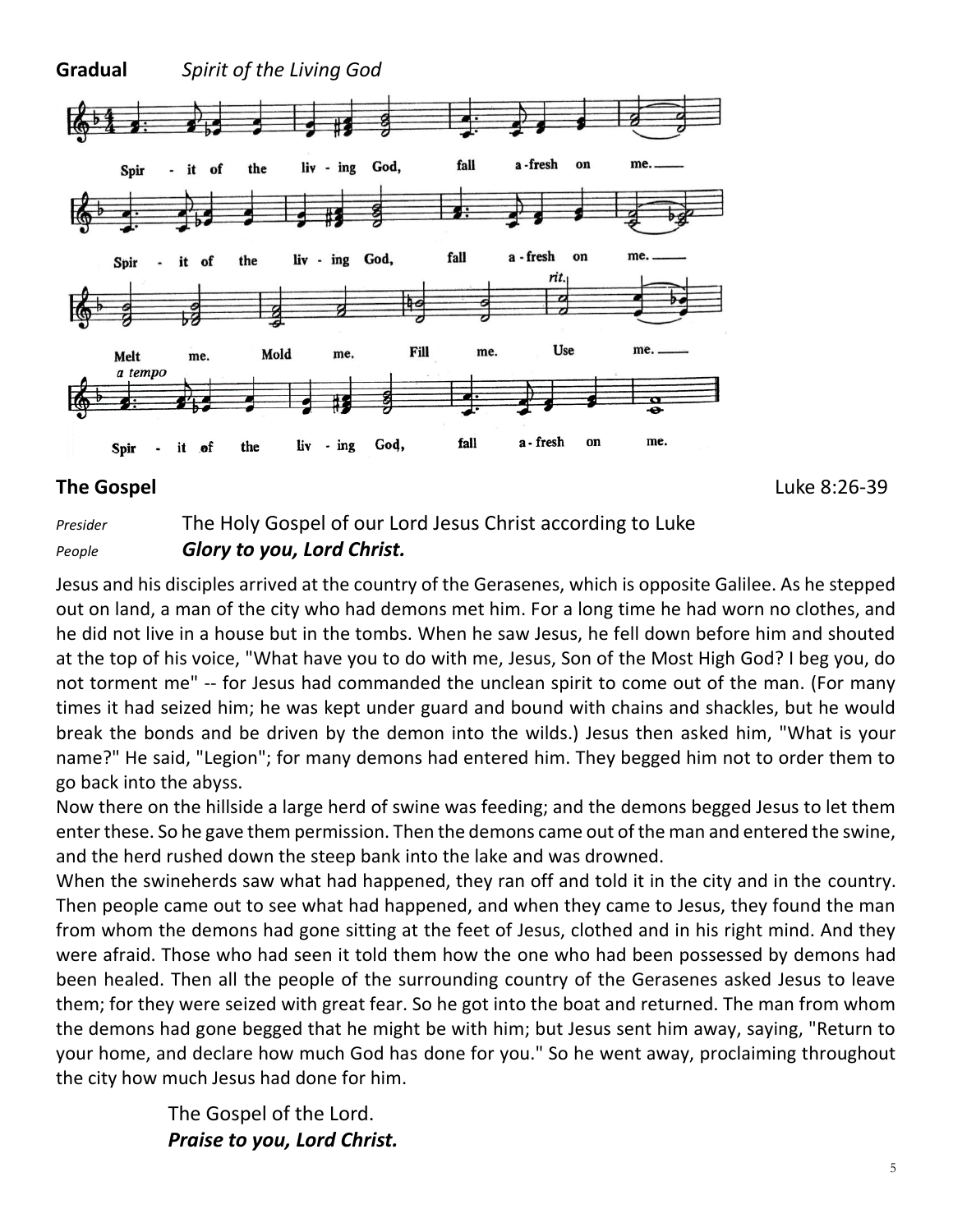#### **Sermon**

#### **The Nicene Creed**

*We believe in one God, the Father, the Almighty, maker of heaven and earth, of all that is, seen and unseen. We believe in one Lord, Jesus Christ, the only Son of God, eternally begotten of the Father, God from God, Light from Light, true God from true God, begotten, not made, of one Being with the Father. Through him all things were made. For us and for our salvation he came down from heaven: by the power of the Holy Spirit he became incarnate from the Virgin Mary, and was made man. For our sake he was crucified under Pontius Pilate; he suffered death and was buried. On the third day he rose again in accordance with the Scriptures; he ascended into heaven and is seated at the right hand of the Father. He will come again in glory to judge the living and the dead, and his kingdom will have no end. We believe in the Holy Spirit, the Lord, the giver of life, who proceeds from the Father and the Son. With the Father and the Son he is worshiped and glorified. He has spoken through the Prophets. We believe in one holy catholic and apostolic Church. We acknowledge one baptism for the forgiveness of sins. We look for the resurrection of the dead, and the life of the world to come. Amen.*

#### **The Prayers of the People**

Father, we pray for your holy Catholic Church; *That we all may be one.*

Grant that every member of the Church may truly and humbly serve you; *That your Name may be glorified by all people.*

We pray for all bishops, priests, and deacons;

*That they may be faithful ministers of your Word and Sacraments.*

We pray for all who govern and hold authority in the nations of the world; *That there may be justice and peace on the earth.*

Give us grace to do your will in all that we undertake; *That our works may find favor in your sight.*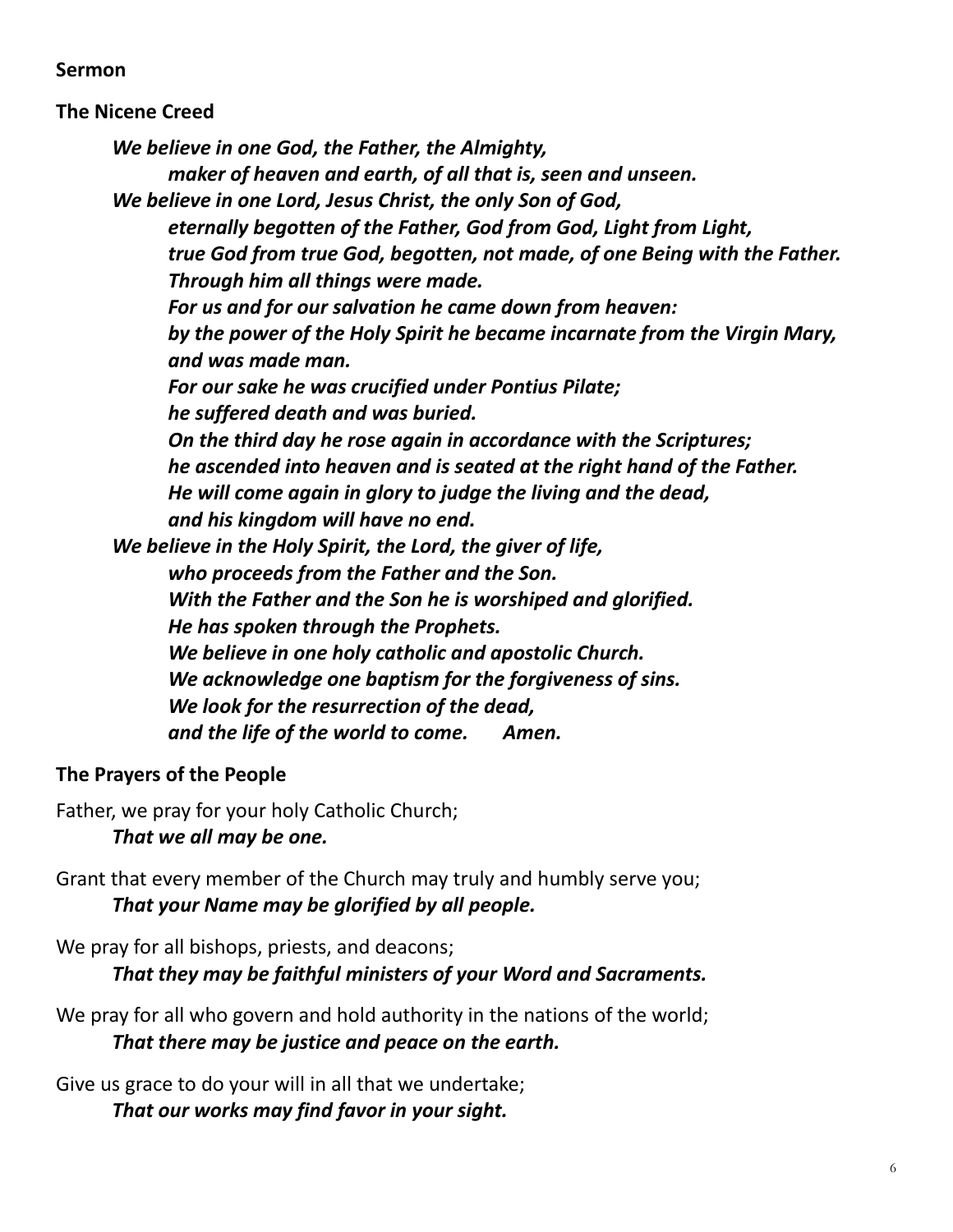Have compassion on those who suffer from any grief or trouble; *That they may be delivered from their distress.*

Give to the departed eternal rest; *Let light perpetual shine upon them.*

We praise you for your saints who have entered into joy; *May we also come to share in your heavenly kingdom.*

Let us pray for our own needs and those of others.

Together let us pray for those who risk their lives to ensure our freedom, to heal, protect, comfort, and keep us safe,

*Almighty God, we commend to your gracious care and keeping all the men and women of our armed forces, first responders, medical professionals, essential workers and their families. Defend them day by day with your heavenly grace; strengthen them in their trials and challenges; give them courage to face the perils which beset them; and grant them a sense of your abiding presence wherever they may be; through Jesus Christ our Lord. Amen.*

*Presider* Almighty God our heavenly Father, guide the nations of the world into the way of justice and truth, and establish among them that peace which is the fruit of righteousness, that they may become the kingdom of our Lord and Savior Jesus Christ *Amen.*

## **The Confession**

*Presider* Let us confess our sins against God and our neighbor.

*Most merciful God, we confess that we have sinned against you in thought, word, and deed, by what we have done, and by what we have left undone. We have not loved you with our whole heart; we have not loved our neighbors as ourselves. We are truly sorry and we humbly repent. For the sake of your Son Jesus Christ, have mercy on us and forgive us; that we may delight in your will, and walk in your ways, to the glory of your Name. Amen.*

*Presider* Almighty God have mercy on you, forgive you all your sins through our Lord Jesus Christ, strengthen you in all goodness, and by the power of the Holy Spirit keep you in eternal life. *Amen.*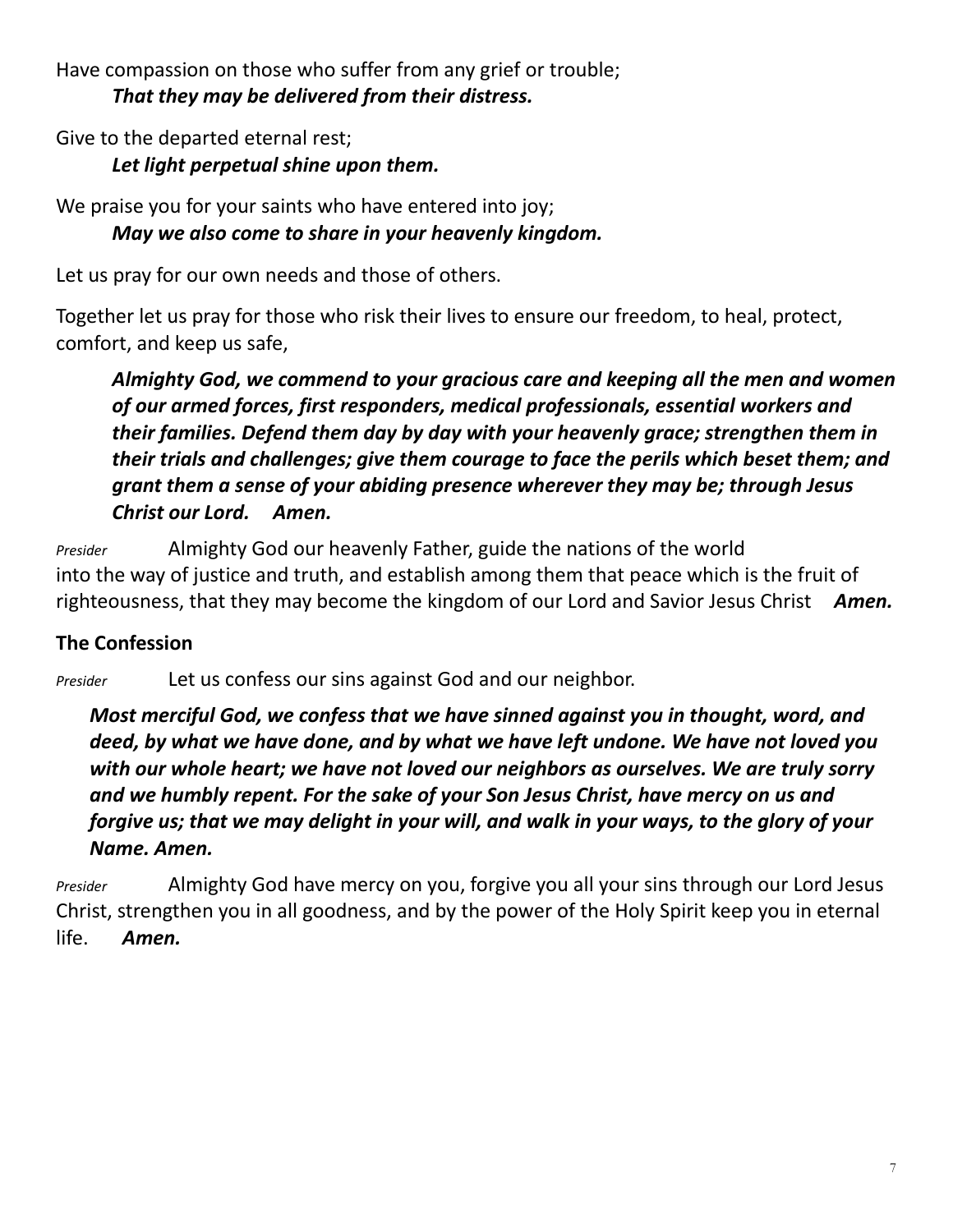#### **The Peace**

*Presider* The peace of the Lord be always with you. *People And also with you.*

#### **Birthday, Anniversary and Traveler Prayers**

#### **Father's Day Blessing**

#### **The Offertory**

*You may give here or online by using the "Give Now" button on our St. John's website: [www.saint-johns.org](http://www.saint-johns.org/) Your generous offering helps us to continue the mission and ministry of the parish.*

#### **Offertory Anthem**

#### **Doxology**



Praise God, from whom all bless-ings flow; Praise him, all crea-tures here be - low;



Praise him a-bove, ye heav'nly host: Praise Father, Son, and Ho-ly Ghost. A-men.

#### **The Great Thanksgiving**

*Presider* The Lord be with you.

*People And also with you.*

Lift up your hearts.

*We lift them to the Lord.*

Let us give thanks to the Lord our God.

*It is right to give our thanks and praise.*

It is right, and a good and joyful thing, always and everywhere to give thanks to you, Father Almighty, Creator of heaven and earth. For you are the source of light and life; you made us in your image, and called us to new life in Jesus Christ our Lord.

Therefore we praise you, joining our voices with Angels and Archangels and with all the company of heaven, who for ever sing this hymn to proclaim the glory of your Name: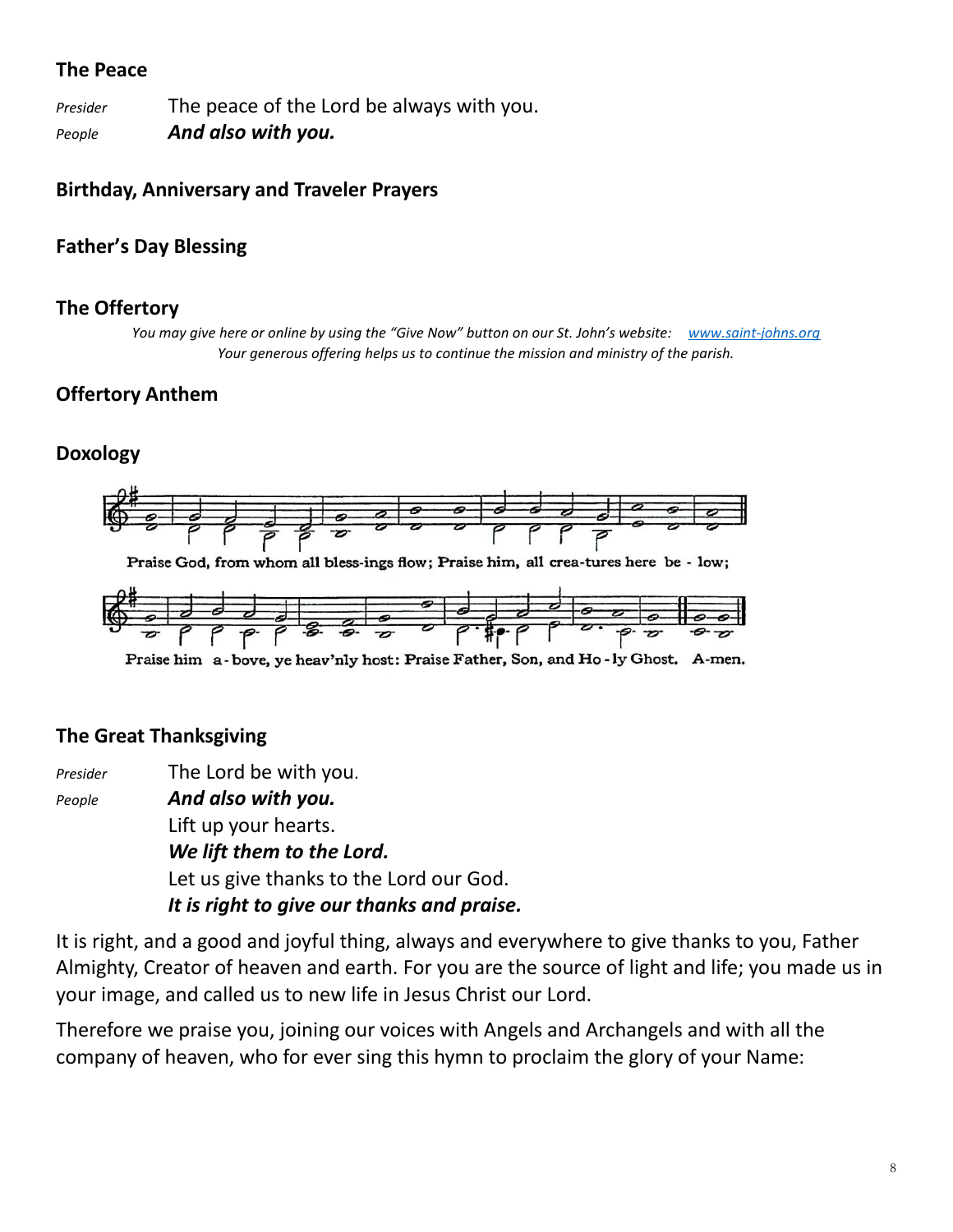

We give thanks to you, O God, for the goodness and love which you have made known to us in creation; in the calling of Israel to be your people; in your Word spoken through the prophets; and above all in the Word made flesh, Jesus, your Son. For in these last days you sent him to be incarnate from the Virgin Mary, to be the Savior and Redeemer of the world. In him, you have delivered us from evil, and made us worthy to stand before you. In him, you have brought us out of error into truth, out of sin into righteousness, out of death into life.

On the night before he died for us, our Lord Jesus Christ took bread; and when he had given thanks to you, he broke it, and gave it to his disciples, and said, "Take, eat: This is my Body, which is given for you. Do this for the remembrance of me."

After supper he took the cup of wine; and when he had given thanks, he gave it to them, and said, "Drink this, all of you: This is my Blood of the new Covenant, which is shed for you and for many for the forgiveness of sins. Whenever you drink it, do this for the remembrance of me."

Therefore, according to his command, O Father,

*We remember his death, We proclaim his resurrection, We await his coming in glory;*

And we offer our sacrifice of praise and thanksgiving to you, O Lord of all; presenting to you, from your creation, this bread and this wine.

We pray you, gracious God, to send your Holy Spirit upon these gifts that they may be the Sacrament of the Body of Christ and his Blood of the new Covenant. Unite us to your Son in his sacrifice, that we may be acceptable through him, being sanctified by the Holy Spirit. In the fullness of time, put all things in subjection under your Christ, and bring us to that heavenly country where, with St. John and all your saints, we may enter the everlasting heritage of your sons and daughters; through Jesus Christ our Lord, the firstborn of all creation, the head of the Church, and the author of our salvation.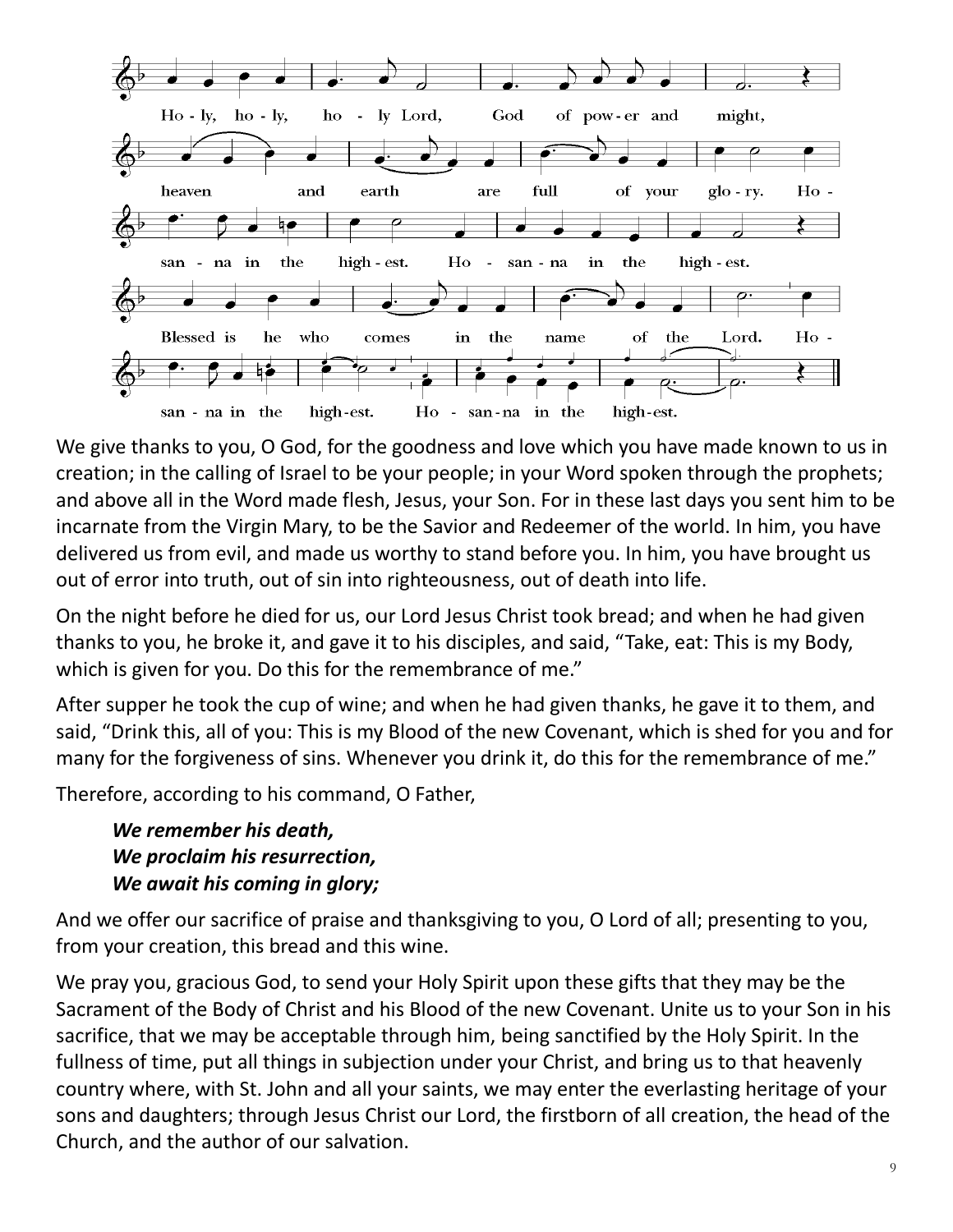By him, and with him, and in him, in the unity of the Holy Spirit all honor and glory is yours, Almighty Father, now and for ever. *Amen.*

And now, as our Savior Christ has taught us, we are bold to say,

*Our Father, who art in heaven, hallowed be thy Name, thy kingdom come, thy will be done on earth as it is in heaven. Give us this day our daily bread. And forgive us our trespasses as we forgive those who trespass against us. And lead us not into temptation, but deliver us from evil. For thine is the kingdom, and the power, and the glory, for ever and ever. Amen.*

#### **The Breaking of the Bread**

| Presider | Christ our Passover is sacrificed for us; |
|----------|-------------------------------------------|
| People   | therefore let us keep the feast.          |
| Presider | The Gifts of God for the People of God    |

#### **Communion**

#### **Spiritual Communion**

I invite all who are watching our liturgy online to receive Christ spiritually. Let us pray together:

*Lord Jesus, we believe that you are truly present in the Blessed Sacrament. We are grateful to know there are many ways to experience your presence, but in whatever way we do, we know you come into our hearts, minds and souls. Unite my heart with those of my family of faith gathered to celebrate the great meal of thanksgiving and make us all one with you. May this spiritual communion strengthen my faith and grant me confidence in your loving care now and forever. Amen.*

## **Prayer After Communion**

*Presider* Let us pray

*Eternal God, heavenly Father, you have graciously accepted us as living members of your Son our Savior Jesus Christ, and you have fed us with spiritual food in the Sacrament of his Body and Blood. Send us now into the world in peace, and grant us strength and courage to love and serve you with gladness and singleness of heart; through Christ our Lord. Amen.*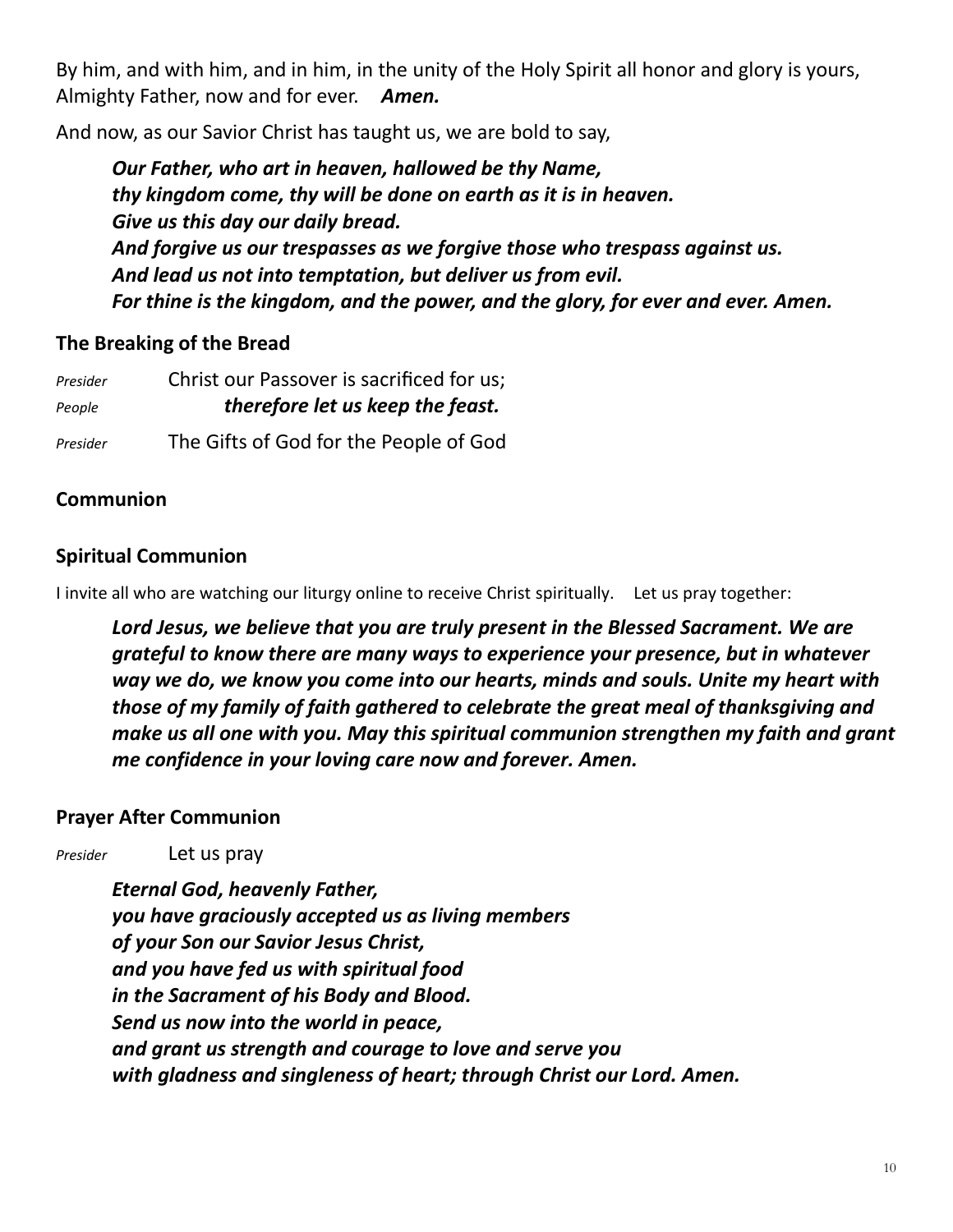## **The Blessing**

*Presider* The peace of God, which passes all understanding, keep your hearts and minds in the knowledge and love of God, and of his Son Jesus Christ our Lord. *Amen.*

And the blessing of God Almighty, the Father, the Son, and the Holy Spirit, be amongst you, and remain with you always. *Amen.*



#### **The Dismissal**

| Presider | Go in peace to love and serve the Lord. |
|----------|-----------------------------------------|
| People   | <b>Thanks be to God.</b>                |

#### **Postlude**